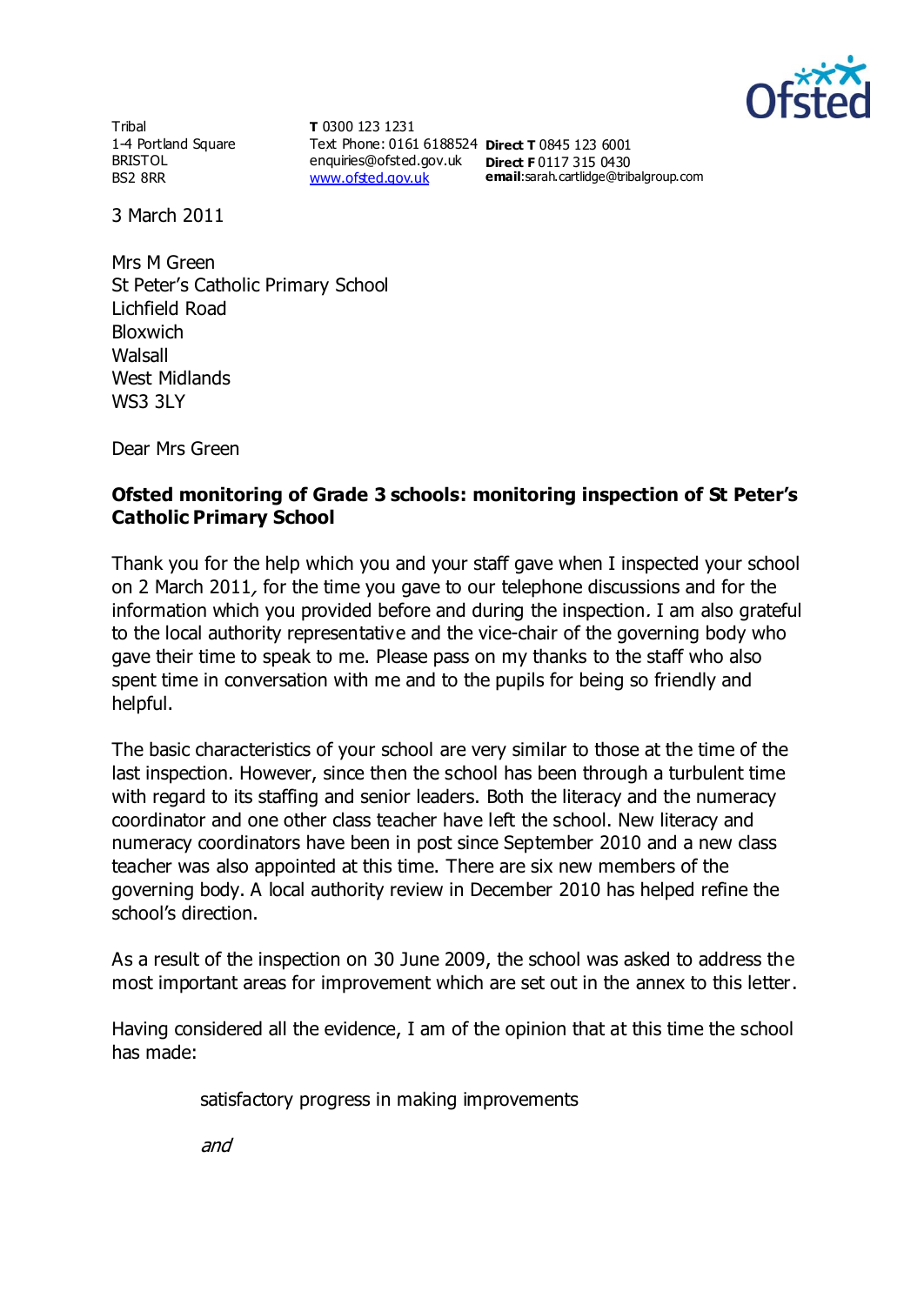

satisfactory progress in demonstrating a better capacity for sustained improvement.

The school is successfully emerging from a difficult period. The good leadership of the headteacher has stabilised the school and ensured that significant improvements took place, but the pace was slower than it should have been. With the good support of the local authority and a new team of senior leaders, the pace of driving and securing improvement has quickened and there is an upward trend in pupil outcomes.

Attainment at the end of Year 6 improved from significantly below in 2009 to broadly average in 2010. However, attainment in mathematics was below average. This year, a large majority of pupils in every year group are on track to reach age-related expectations or above in reading, writing and mathematics with the exception of Year 6 mathematics. Progress has improved in all year groups but it is very recent and the school recognises that more needs to be done. The current Year 6 left Key Stage 1 with levels of attainment that were significantly below average. Since then, despite difficult circumstances, the school has worked hard to target interventions and close the learning gaps. As a result, over the key stage, the majority of Year 6 pupils have made better than expected progress in reading, writing and mathematics. An increased emphasis on challenging more able pupils has resulted in a higher percentage of pupils on track to reach Level 5 in mathematics and exceed the school target.

High quality training has ensured that staff are increasingly confident in the assessments they make. Moderation has confirmed that those assessments are now accurate. Teachers now have a better understanding of their pupils and planning is now matched more precisely to pupils' needs with more able pupils undertaking more challenging tasks. Good assessment procedures in the Early Years Foundation Stage ensure that activities match the full range of children's needs. In Key Stages 1 and 2 most pupils, including the more able, say that their work is at the right level. However, a few say that they sometimes find the work too easy. In classes where learning is more active, the rate of progress increases, pupils are more motivated and see the relevance of their learning.

The majority of teachers regularly give pupils clear advice and guidance on how to improve their work and pupils find this helpful. However, not all teachers give pupils time to make those improvements and this slows the pace of progress. The school recognises that this good practice now needs to be extended to supply and temporary staff in order to improve consistency.

The headteacher and deputy headteacher ensured that teaching and learning were regularly monitored throughout the period when the school was without two of its senior leaders due to long-term ill health. Now that there is a full leadership team the school has an increased capacity to monitor and evaluate its work. The literacy and numeracy coordinators have undertaken paired observations with consultants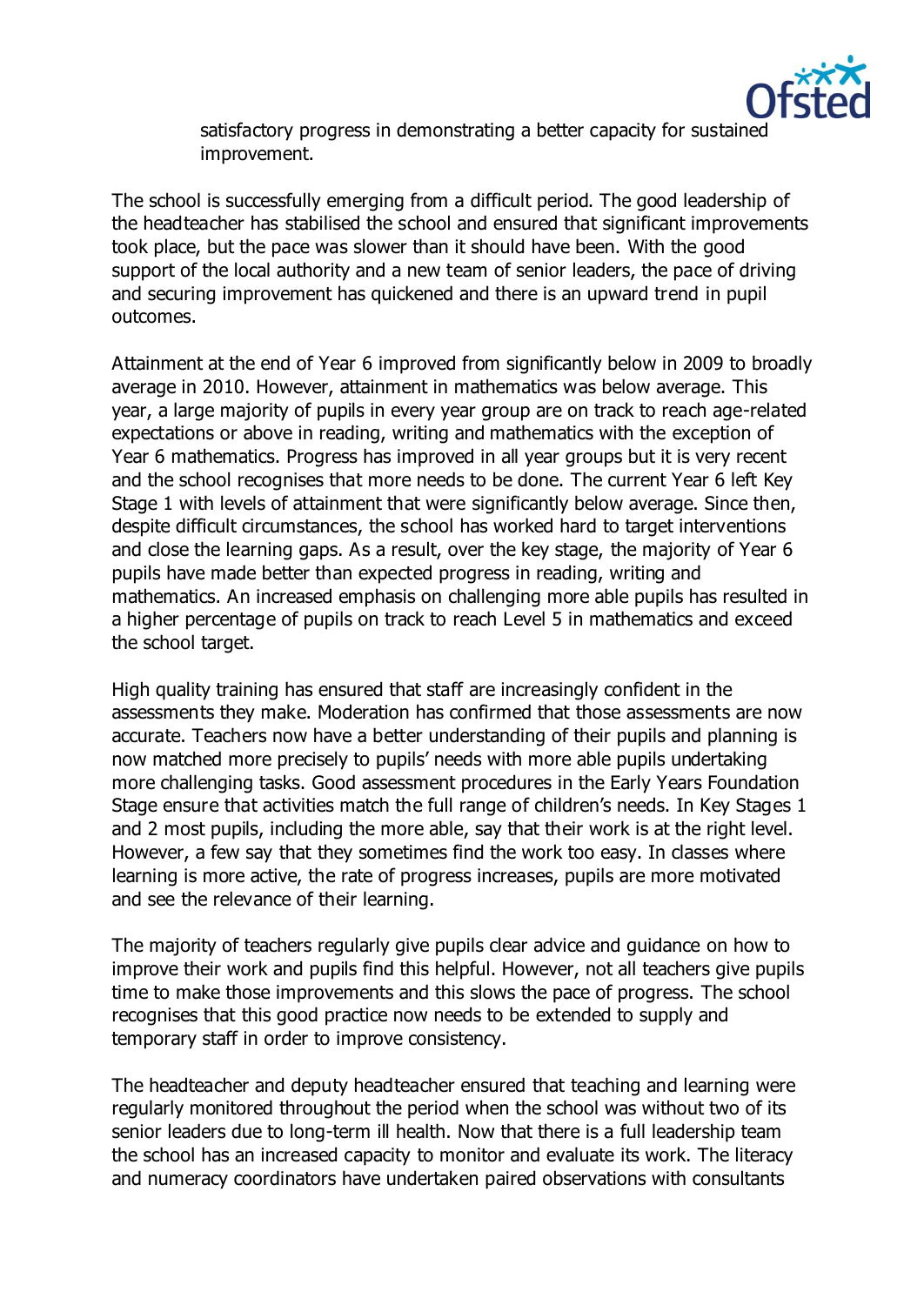

from the local authority and these are improving the rigour of monitoring and bringing about a sharper edge to lesson observations. Areas for development are more precise and are beginning to enable senior leaders to measure the effectiveness of the implementation of initiatives that are introduced more accurately.

The headteacher's clear lead ensures that senior leaders, members of the governing body and staff are clearly focused on raising pupils' achievement and promoting high standards of care. The new leadership team is clear about its roles and responsibilities and is keenly focused on driving ambition and securing improvement. Recent training has meant that members of the governing body are becoming increasingly more knowledgeable and better equipped to play a more influential part in the strategic direction of the school. The school receives good support from the local authority in terms of refining direction and training for staff and new senior leaders. All of this has enabled the school to advance quickly and securely over a short period of time. Attendance, which was average at the time of the last inspection, is now above average as a result of the school's successful actions. Levels of attainment are rising and the rate of progress is accelerating throughout the school. The literacy and numeracy coordinators have made a detailed audit of their areas. Along with the headteacher and deputy headteacher and members of the governing body they have established an accurate view of the school's strengths and weaknesses and these are reflected in the school's coherent plans for improvement.

The strong leadership of the headteacher, a new leadership team focused on improvement, a revitalized governing body and the enthusiasm and commitment of staff all mean that the school is in a better position than it was two years ago. It has made satisfactory progress in demonstrating a better capacity for sustained improvement.

I hope that you have found the inspection helpful in promoting improvement in your school. This letter will be posted on the Ofsted website.

Yours sincerely

Barbara Atcheson

Additional Inspector